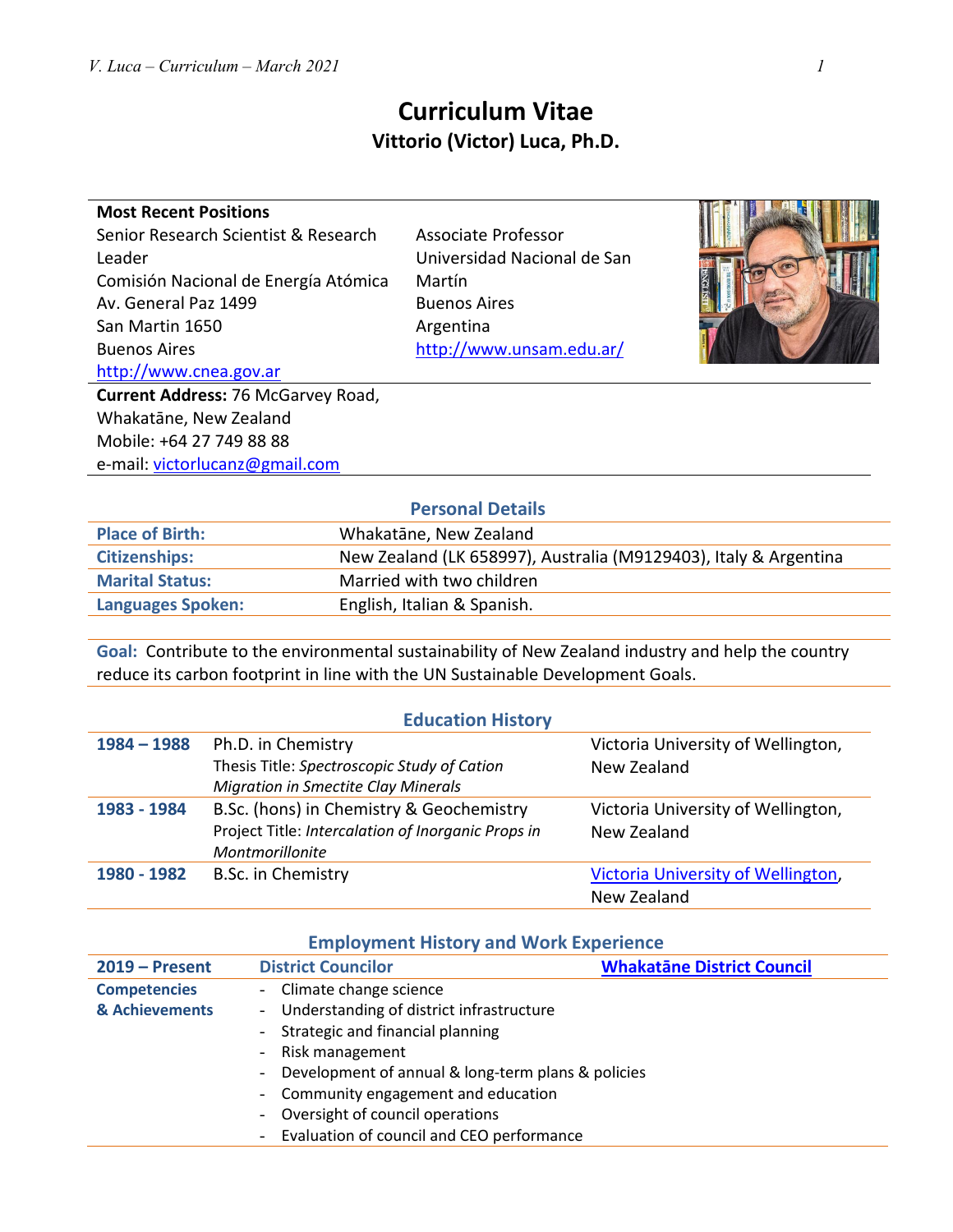| $2009 - 2019$                         | <b>Senior Research Scientist, Research</b>                                                                                                                                                                                                                                                                                                      | <b>Comisión Nacional de Energía</b>                                                                                                                                                                                                                                                                                                                                                                                                                                                                                                                                                                                                                                                                                                                                                                                                                                                                                                                                                                                                                                                                                                                                                                                                                                                                                  |  |
|---------------------------------------|-------------------------------------------------------------------------------------------------------------------------------------------------------------------------------------------------------------------------------------------------------------------------------------------------------------------------------------------------|----------------------------------------------------------------------------------------------------------------------------------------------------------------------------------------------------------------------------------------------------------------------------------------------------------------------------------------------------------------------------------------------------------------------------------------------------------------------------------------------------------------------------------------------------------------------------------------------------------------------------------------------------------------------------------------------------------------------------------------------------------------------------------------------------------------------------------------------------------------------------------------------------------------------------------------------------------------------------------------------------------------------------------------------------------------------------------------------------------------------------------------------------------------------------------------------------------------------------------------------------------------------------------------------------------------------|--|
|                                       | <b>Leader &amp; Facility Manager</b>                                                                                                                                                                                                                                                                                                            | <b>Atómica</b>                                                                                                                                                                                                                                                                                                                                                                                                                                                                                                                                                                                                                                                                                                                                                                                                                                                                                                                                                                                                                                                                                                                                                                                                                                                                                                       |  |
| <b>Responsibilities</b>               | as part of the National Radioactive Waste Management Program.<br>Research projects:                                                                                                                                                                                                                                                             | Development of research program relevant to the back-end of the nuclear fuel cycle                                                                                                                                                                                                                                                                                                                                                                                                                                                                                                                                                                                                                                                                                                                                                                                                                                                                                                                                                                                                                                                                                                                                                                                                                                   |  |
|                                       | $\overline{\phantom{0}}$<br>infrastructure.                                                                                                                                                                                                                                                                                                     | 1) Pyrolysis of radioactive spent polymeric ion exchange resins to form<br>mechanically and chemically stable (leach resistant) pyropolymers and carbons.<br>2) Development of advanced solid extractants for the separation and subsequent<br>immobilization of radioisotopes including carbons, coordination polymer,<br>functionalized and non-functionalized open-framework metal oxides and<br>biomass and carbons applicable to radioactive waste liquids, environmental<br>decontamination and rare-earth element separations;<br>3) Development of solid adsorbents for the capture and sequestration of<br>radioactive gases $(^{14}CO2$ , $^{129}I2$ ).<br>4) Development of clean processes for the production of the important medical<br>radioisotope, <sup>99</sup> Mo, that is used in medical diagnostics (SPECT imaging).<br>5) Detection and quantification of natural and anthropogenic isotopes in<br>environmental solutions and radioactive radioactive waste liquids and gases.<br>6) Radiation stability of nanostructured ceramics.<br>Establishment of research team involving staff recruitment, training and mentoring.<br>Acquisition and commissioning of about \$3M USD of new instrumentation.<br>Design, development and licencing of Class 2 radiochemical facility and associated |  |
|                                       | Development of radiation and chemical safety protocols and QA procedures.<br>Martin. Courses taught:<br>٠<br>Production of radioisotopes for nuclear medicine<br>٠                                                                                                                                                                              | Undergraduate and graduate teaching as Associate Professor at University of Saint<br>Radioactive waste management and fuel cycle chemistry                                                                                                                                                                                                                                                                                                                                                                                                                                                                                                                                                                                                                                                                                                                                                                                                                                                                                                                                                                                                                                                                                                                                                                           |  |
|                                       | Early career researcher training. Currently supervising three Ph.D. students.                                                                                                                                                                                                                                                                   |                                                                                                                                                                                                                                                                                                                                                                                                                                                                                                                                                                                                                                                                                                                                                                                                                                                                                                                                                                                                                                                                                                                                                                                                                                                                                                                      |  |
| <b>Competencies</b><br>& Achievements | $\overline{\phantom{0}}$<br>structure, microstructure and properties of a wide range of materials.<br>Radiochemical speciation and transport of metal ions in the environment.<br>Extractive hydrometallurgy.<br>resins).<br>Radiopharmaceutical production and utilization in nuclear medicine.<br>All facets of radioactive waste management. | Expertise in the use of a wide range of instrumental techniques for determining<br>Pyrolysis and thermal transformation of polymeric materials (spent radioactive IX                                                                                                                                                                                                                                                                                                                                                                                                                                                                                                                                                                                                                                                                                                                                                                                                                                                                                                                                                                                                                                                                                                                                                 |  |
|                                       | $\overline{\phantom{a}}$<br>radioactive and nonradioactive elements from the aqueous and gas phase, as<br>transmutation targets.<br>Development of refractory ceramics as nuclear target materials.<br>-<br>facilities.                                                                                                                         | Synthesis of wide range of conventional materials including microporous network and<br>layered silicates, cementitious materials, glasses, ceramics and refractory ceramics<br>and advanced nanostructured materials for the capture and/or sequestration of<br>Interaction of radiation with matter & radiation response of advanced materials.<br>People, financial, administrative and scientific management of research projects &                                                                                                                                                                                                                                                                                                                                                                                                                                                                                                                                                                                                                                                                                                                                                                                                                                                                               |  |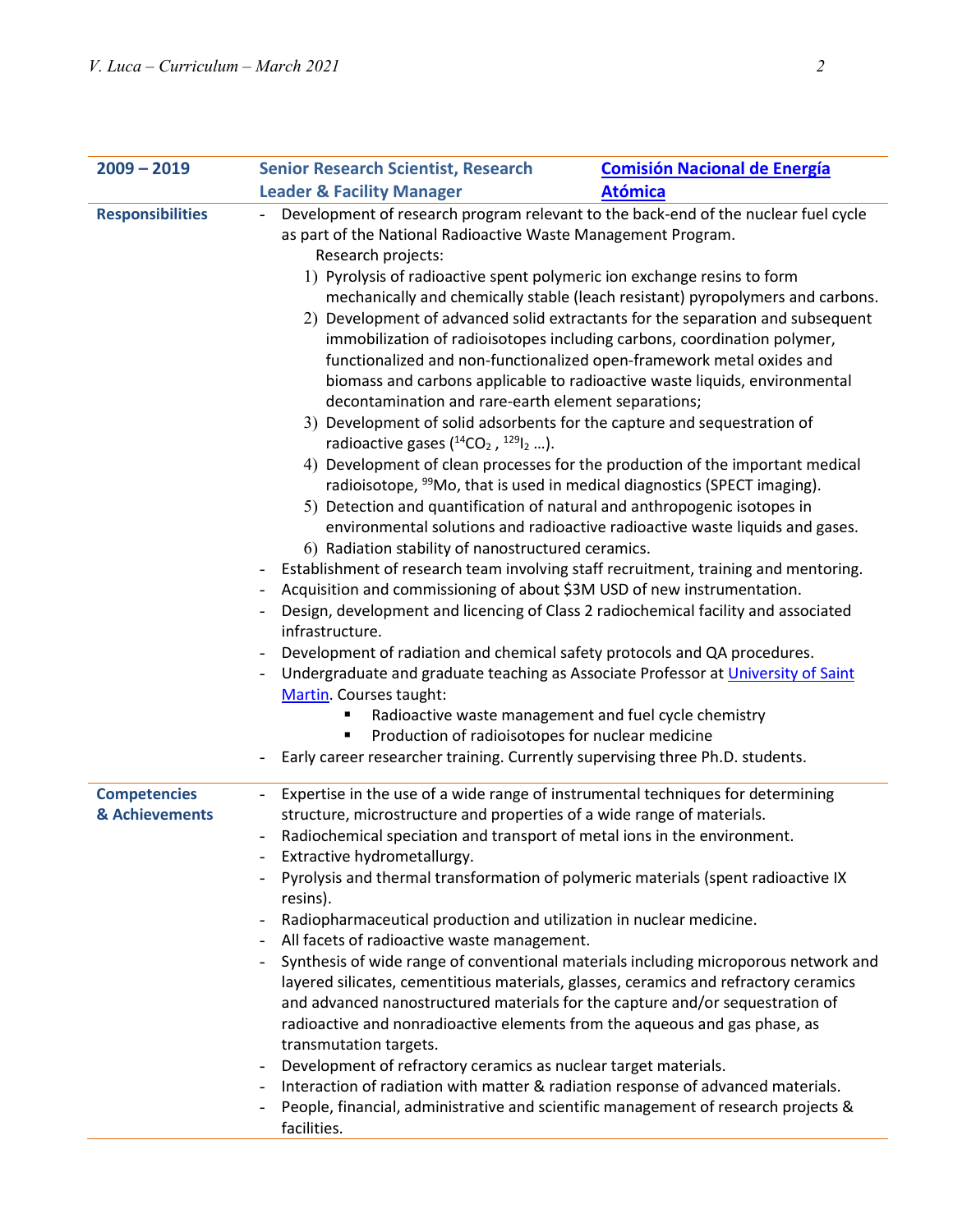| 1997 - 2009             | <b>Principal Research Scientist</b>                                                                                                                                                                                                                                                                                                                                                                                                                                                                                                                                                                                                                                                                                                                                                                                                                                                                                                                                                                  | <b>Australian Nuclear Science</b>                                                                                                                                                                                                                                                                                                                                                                                                                                                                                                                                                                                                                                                                                                                                                                                                                                                                                                                                                                              |  |
|-------------------------|------------------------------------------------------------------------------------------------------------------------------------------------------------------------------------------------------------------------------------------------------------------------------------------------------------------------------------------------------------------------------------------------------------------------------------------------------------------------------------------------------------------------------------------------------------------------------------------------------------------------------------------------------------------------------------------------------------------------------------------------------------------------------------------------------------------------------------------------------------------------------------------------------------------------------------------------------------------------------------------------------|----------------------------------------------------------------------------------------------------------------------------------------------------------------------------------------------------------------------------------------------------------------------------------------------------------------------------------------------------------------------------------------------------------------------------------------------------------------------------------------------------------------------------------------------------------------------------------------------------------------------------------------------------------------------------------------------------------------------------------------------------------------------------------------------------------------------------------------------------------------------------------------------------------------------------------------------------------------------------------------------------------------|--|
|                         | & Research Leader                                                                                                                                                                                                                                                                                                                                                                                                                                                                                                                                                                                                                                                                                                                                                                                                                                                                                                                                                                                    | and Technology Organization                                                                                                                                                                                                                                                                                                                                                                                                                                                                                                                                                                                                                                                                                                                                                                                                                                                                                                                                                                                    |  |
| <b>Responsibilities</b> | $\overline{\phantom{a}}$<br>research, annual internal and external project reviews.<br>Projects leadership of fully funded ANSTO projects:<br>2008-2009: Separation Science (10 staff)<br>(i)<br>(ii)<br>Applications (12 staff)<br>(iii)<br>2002-2004: Selective Inorganic Sorbents (4 staff)<br>(iv)<br>financial management of project resources.<br>Writing of business cases for financing infrastructure needs.<br>$\overline{\phantom{a}}$<br>Development of new research initiatives in nuclear separations science,<br>adsorbents through molecular self-assembly.<br>PhD Student co-supervision.<br>$\overline{\phantom{a}}$<br>period of close to 10 years.<br>Melbourne.                                                                                                                                                                                                                                                                                                                 | Provision of scientific leadership by conceiving innovative research ideas, performing<br>experimental research, writing research papers and management reports, setting of<br>scientific and strategic directions, supervision and mentoring of a multidisciplinary<br>2004-2007: Advanced Materials for Environment and Energy<br>2002-2004: Mesoporous and Nanostructured Materials (3 staff)<br>Staff mentoring and performance evaluations, management of quality systems, and<br>pyroelectrochemistry, and development of novel nanoporous metal oxide and hybrid<br>Scientific and financial management of four fully funded ANSTO projects over a<br>Initiation of, and participation in, numerous strategic national and international<br>collaborations and alliances including EuroPart, CNEA (Argentina), Czech Technical<br>University (radiochemistry group), NECSA (S. Africa), National Hydrogen Materials<br>Alliance, University New South Wales, Ian Wark Research Institute, University of |  |
| <b>Competencies</b>     | Contribution to the career development of ANSTO personnel.<br>Knowledge in all areas of radioactive waste management.                                                                                                                                                                                                                                                                                                                                                                                                                                                                                                                                                                                                                                                                                                                                                                                                                                                                                |                                                                                                                                                                                                                                                                                                                                                                                                                                                                                                                                                                                                                                                                                                                                                                                                                                                                                                                                                                                                                |  |
| & Achievements          | Ability to sell ideas and present them in such a way as to obtain buy in from funding<br>agencies.<br>Development of functional porous metal oxide ion exchange materials and processes<br>for the separation of radioactive and non-radioactive heavy metals applicable to the<br>advanced nuclear fuel cycle, medical isotope production, minerals processing and<br>water treatment.<br>Expertise in separation science, materials chemistry, conventional and advanced                                                                                                                                                                                                                                                                                                                                                                                                                                                                                                                           |                                                                                                                                                                                                                                                                                                                                                                                                                                                                                                                                                                                                                                                                                                                                                                                                                                                                                                                                                                                                                |  |
|                         | nuclear fuel cycles, aqueous chemistry of metal ions including actinides<br>(hydrometallurgy) & leaching/dissolution of ceramics/minerals.<br>Competency/expertise (demonstrable) in a very wide range of materials<br>characterization techniques including X-ray and Neutron Scattering techniques such<br>as Diffraction, Reflectivity, Small-Angle Scattering and spectroscopies such as X-ray<br>Absorption Spectroscopy (synchrotron), FTIR-Raman, Solid-State Nuclear Magnetic<br>Resonance, Electron Spin Resonance, Electron Microscopy, particle size and porosity<br>determination and Mössbauer spectrosocpy. Have also developed proficiency in<br>microscopy techniques such as SEM and TEM and have an understanding of<br>electrochemistry and radiochemistry.<br>Rietveld analysis of crystalline materials.<br>Competency/expertise in a variety of chemical laboratory methods including<br>inorganic chemistry procedures, coordination chemistry, intercalation chemistry, sol- |                                                                                                                                                                                                                                                                                                                                                                                                                                                                                                                                                                                                                                                                                                                                                                                                                                                                                                                                                                                                                |  |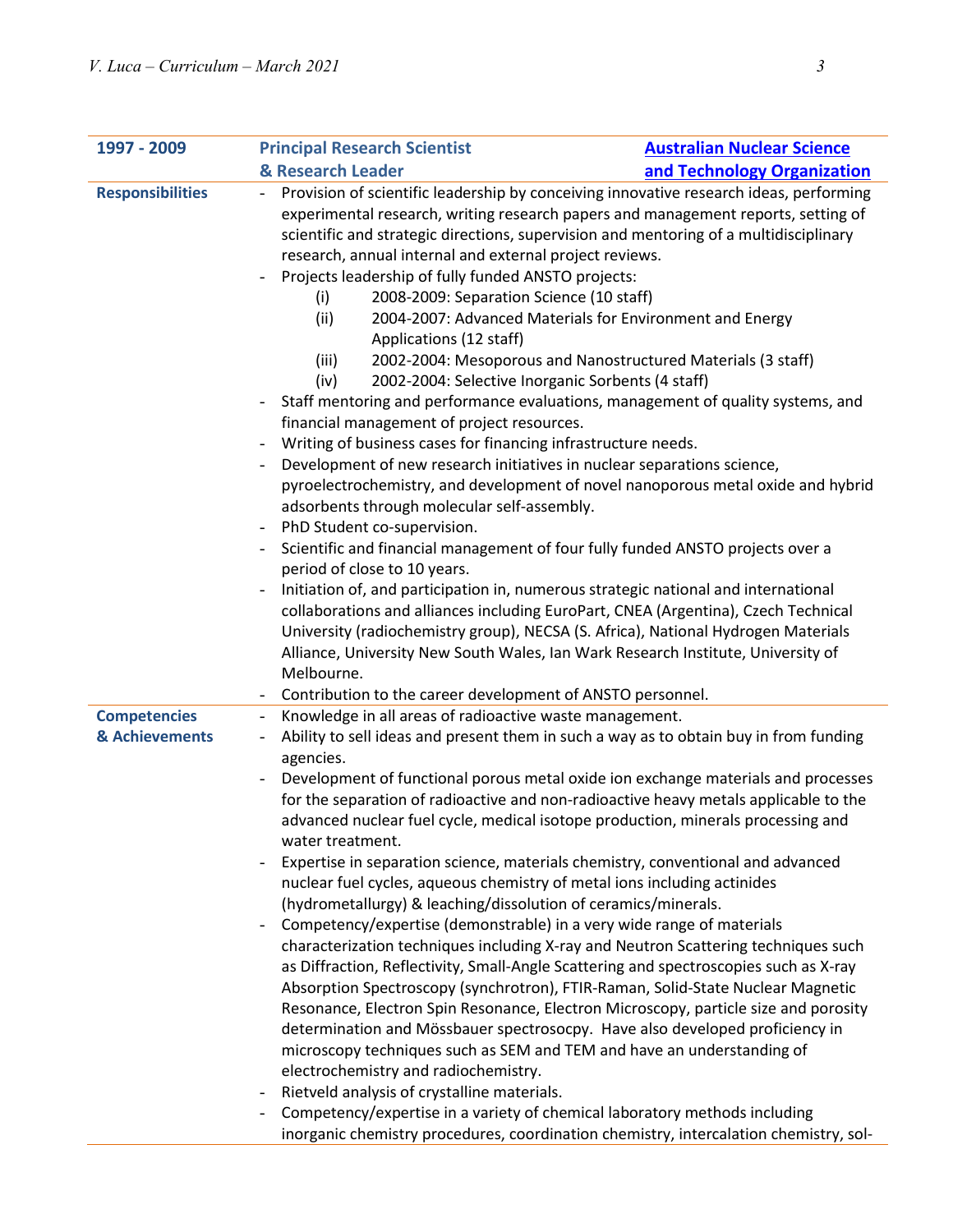gel chemistry, Schlenk techniques, and high temperature processes such as hot isostatic pressing.

- Development of novel energy and environmental materials e.g. lithium-ion batteries, semiconductor materials for water splitting.
- Highly developed scientific leadership skills.
- Research project leader and facilitator of high quality scientific outputs and practical outcomes in the nuclear separations and energy materials fields.
- Coordinator and facilitator of ANSTO involvement in international projects.
- Referee for X-ray absorption spectroscopy beam time proposals at Australian synchrotron beamlines.

| $1995 - 1997$                         | <b>Senior Research Fellow</b>                                                                                                                                                                                                                                                                                                                                                                                           | <b>Department of Physical Chemistry,</b>                                                             |
|---------------------------------------|-------------------------------------------------------------------------------------------------------------------------------------------------------------------------------------------------------------------------------------------------------------------------------------------------------------------------------------------------------------------------------------------------------------------------|------------------------------------------------------------------------------------------------------|
|                                       |                                                                                                                                                                                                                                                                                                                                                                                                                         | <b>University of New South Wales, Sydney.</b>                                                        |
| <b>Responsibilities</b>               | Synthesis and photochemistry of semi-conducting titanium dioxide in the form of<br>$\blacksquare$<br>xerogels and thin films.<br>Soft-chemical preparations of a range of metal oxides.<br>$\overline{\phantom{a}}$<br>Preparation of new nanostructured metal oxides using molecular self-assembly.<br>$\overline{\phantom{a}}$<br>Non-official supervision and mentoring of PhD Students.<br>$\overline{\phantom{a}}$ |                                                                                                      |
|                                       | $\overline{\phantom{a}}$                                                                                                                                                                                                                                                                                                                                                                                                | Lecturing in chemical equilibrium (1 <sup>st</sup> year) and molecular spectroscopy (honours level). |
| <b>Competencies</b><br>& Achievements | Detailed knowledge of the theory and application of laboratory and synchrotron-based<br>$\overline{\phantom{a}}$<br>X-scattering techniques including X-ray Absorption Spectropscopy, Glancing Angle X-ray<br>Diffraction and X-ray Reflectivity.<br>Theory and Solid State Nuclear Magnetic Resonance and spectrometer operation.<br>$\overline{\phantom{a}}$                                                          |                                                                                                      |
|                                       | Theory and application Electron Spin Resonance techniques.<br>$\overline{\phantom{a}}$<br>$\overline{\phantom{a}}$<br>mentioned techniques.<br>Mechanism of vanadium oxide mesophase formation in non-aqueous media.<br>$\overline{\phantom{a}}$                                                                                                                                                                        | Detailed understanding of Li-insertion in TiO <sub>2</sub> revealed through application of above-    |

| 1991-1994                             | <b>Post Doctoral Fellow</b>                                                                                                                                                                                                                                                                                                                                                                                                                                                                                                                                                                                                             | <b>Research School of Chemistry, The</b>                                                                                                                                                                                                                                                                                                                                                                                                                                                                                                 |  |
|---------------------------------------|-----------------------------------------------------------------------------------------------------------------------------------------------------------------------------------------------------------------------------------------------------------------------------------------------------------------------------------------------------------------------------------------------------------------------------------------------------------------------------------------------------------------------------------------------------------------------------------------------------------------------------------------|------------------------------------------------------------------------------------------------------------------------------------------------------------------------------------------------------------------------------------------------------------------------------------------------------------------------------------------------------------------------------------------------------------------------------------------------------------------------------------------------------------------------------------------|--|
|                                       |                                                                                                                                                                                                                                                                                                                                                                                                                                                                                                                                                                                                                                         | <b>Australian National University, Canberra.</b>                                                                                                                                                                                                                                                                                                                                                                                                                                                                                         |  |
| <b>Responsibilities</b>               | Computer interfacing of CW- and Pulsed-ESR and spectrometer.<br>$\overline{\phantom{a}}$<br>CW- and Pulsed ESR studies of paramagnetic transition metal ion doped porous<br>$\equiv$<br>metal oxides and interaction of organic adsorbates with mineral sufraces.<br>Synthesis of metal ion substituted smectites, nano-tubular silicates<br>$\overline{\phantom{a}}$<br>Synthesis and properties of novel mesostructured vanadates, aluminosilicates,<br>titanium silicates materials via sol-gel and supra-molecular templating strategies.<br>Synthesis and study of the properties of vanadium bronzes.<br>$\overline{\phantom{a}}$ |                                                                                                                                                                                                                                                                                                                                                                                                                                                                                                                                          |  |
| <b>Competencies</b><br>& Achievements | $\overline{\phantom{a}}$<br>$\overline{\phantom{a}}$<br>$\qquad \qquad \blacksquare$<br>$\overline{\phantom{a}}$<br>smectites).<br>$\blacksquare$                                                                                                                                                                                                                                                                                                                                                                                                                                                                                       | Running of physical and theoretical chemistry department seminar program.<br>$\overline{\phantom{a}}$<br>Fluent computer programming in the C language.<br>Development of software for simulation of ESR spectra.<br>First ever synthesis of new surfactant-templated vanadium and other metal oxides.<br>Development of novel layered transition metal silicate catalysts (Zn, Ti-substituted<br>Understanding of the structural and surface chemistry of fine-grained<br>aluminosilicates and other high surface area oxide materials. |  |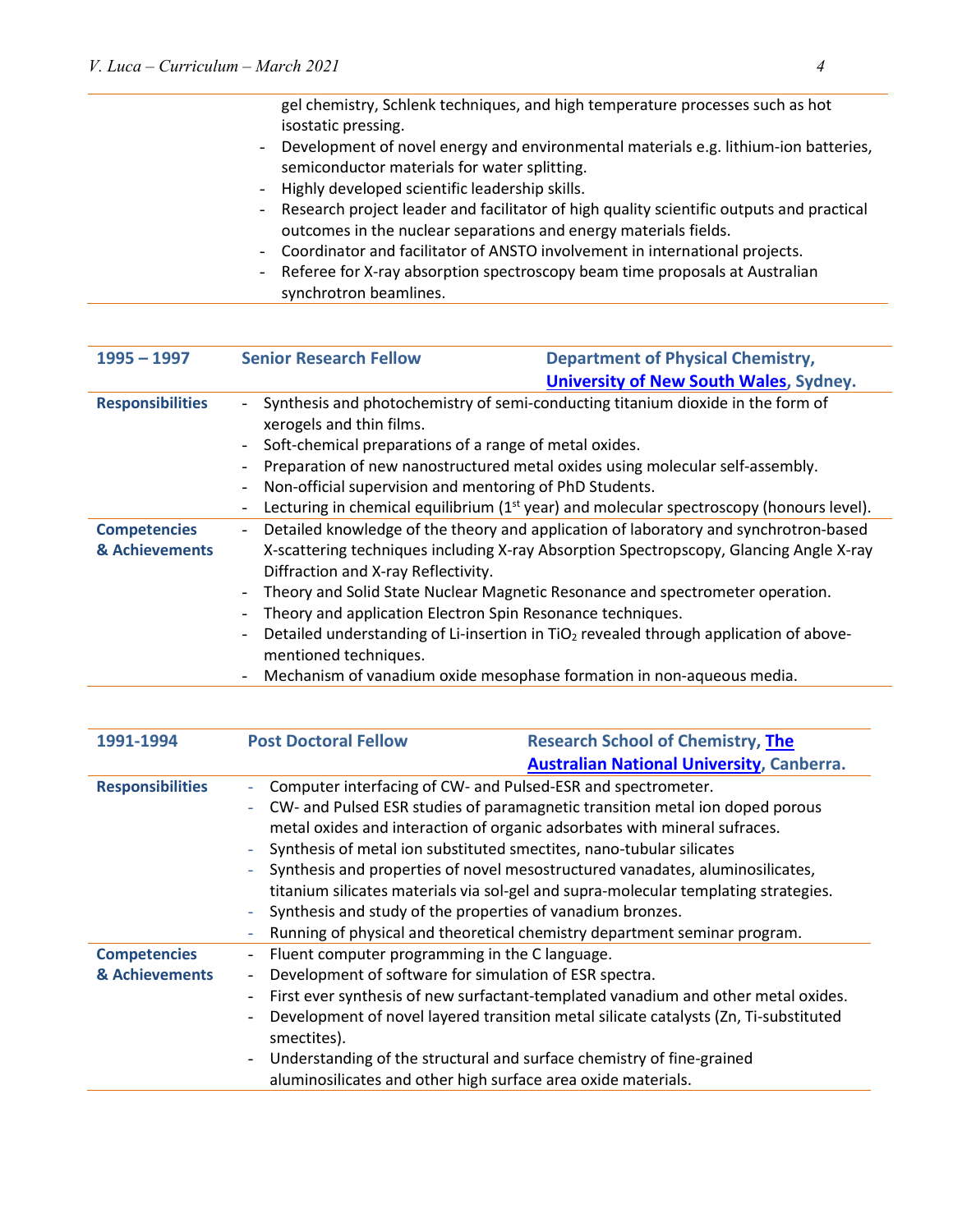| 1989-1991                                                                                               | <b>Post Doctoral Research Associate</b><br>Department of Chemistry, University of    |                                                                                         |  |
|---------------------------------------------------------------------------------------------------------|--------------------------------------------------------------------------------------|-----------------------------------------------------------------------------------------|--|
|                                                                                                         |                                                                                      | Houston, Houston, Texas.                                                                |  |
| <b>Responsibilities</b>                                                                                 | To conduct imaginative research in physical chemistry.                               |                                                                                         |  |
|                                                                                                         | Application of CW- and Pulsed-ESR technique to the study of the interactions of      |                                                                                         |  |
|                                                                                                         | organic adsorbates with paramagnetic centres within the structure and on surfaces of |                                                                                         |  |
|                                                                                                         | natural and synthetic smectite clay minerals and zeolites in the context of their    |                                                                                         |  |
|                                                                                                         | catalytic activity.                                                                  |                                                                                         |  |
|                                                                                                         | Non-official co-supervision of one M.Sc. Student (J.-M. Comets)                      |                                                                                         |  |
| <b>Competencies</b>                                                                                     | $\overline{\phantom{0}}$                                                             | Expertise in theory and application of Electron Spin Resonance and Echo Modulation      |  |
| &                                                                                                       | Spectroscopy techniques.                                                             |                                                                                         |  |
| <b>Achievements</b>                                                                                     | $\overline{\phantom{0}}$                                                             | Understanding of the structure, chemistry and surface chemistry of high surface area of |  |
|                                                                                                         | layered aluminosilicate smectites and zeolites.                                      |                                                                                         |  |
|                                                                                                         | Synthesis of smectites, pillared smectites and zeolites,<br>$\overline{\phantom{0}}$ |                                                                                         |  |
|                                                                                                         | Expertise in probing the interaction between surface bound paramagnetic centres and  |                                                                                         |  |
|                                                                                                         | adsorbed reactant molecules.                                                         |                                                                                         |  |
|                                                                                                         | Catalytic studies of transition metal oxides.                                        |                                                                                         |  |
|                                                                                                         |                                                                                      |                                                                                         |  |
|                                                                                                         | <b>Successful Grant Applications</b>                                                 |                                                                                         |  |
| 2008-2011                                                                                               | ARC Discovery Grant ARC DP0877428                                                    | R. Caruso (UoM) and V. Luca                                                             |  |
|                                                                                                         | "Synthesis of Functionalized Metal Oxide Beads with                                  | (ANSTO)                                                                                 |  |
|                                                                                                         | Hierarchical Pores for Radionuclide and Metal                                        |                                                                                         |  |
|                                                                                                         | Sequestration"                                                                       |                                                                                         |  |
| 2003-2006                                                                                               | ARC Discovery Grant DP0664910                                                        | Skyllas-Kazacos (UNSW) and V.                                                           |  |
|                                                                                                         | "Development of Nanocrystalline Transition Metal                                     | Luca (ANSTO)                                                                            |  |
|                                                                                                         | Oxide and Polymer-Transition Metal Oxide Composite                                   |                                                                                         |  |
|                                                                                                         | Materials for Rechargeable Lithium Battery".                                         |                                                                                         |  |
| N.B. Under Australian government research grant funding rules ANSTO researchers can only participate as |                                                                                      |                                                                                         |  |
|                                                                                                         | partner investigators on ARC grant proposals.                                        |                                                                                         |  |

# **Teaching Experience**

| 2017-present | BSc 4 <sup>th</sup> year courses.<br>Radioactive waste management and the chemistry<br>of the nuclear fuel cycle.<br>Production of isotopes for medical diagnostics and<br>therapy.    | University of San Martin,<br>Argentina            |
|--------------|----------------------------------------------------------------------------------------------------------------------------------------------------------------------------------------|---------------------------------------------------|
| 2007         | Lectures (12 h) on Advanced Nuclear Fuel Cycle<br>Chemistry as part of a Masters in Applied Nuclear<br>Science course being offered at the University of<br>Sydney in 2008 (PHYS5016). | University of Sydney,<br>Australia                |
| 1995         | BSc (hons) lectures on molecular spectroscopy.<br>BSc lectures on chemical equilibrium.                                                                                                | University of New South<br>Wales, Australia       |
| 1984-1989    | Teaching Assistant in Inorganic Chemistry.<br>Position involved supervision of inorganic and<br>analytical chemistry laboratories and conducting<br>tutorials.                         | Victoria University of<br>Wellington, New Zealand |

**Graduate Student Supervision**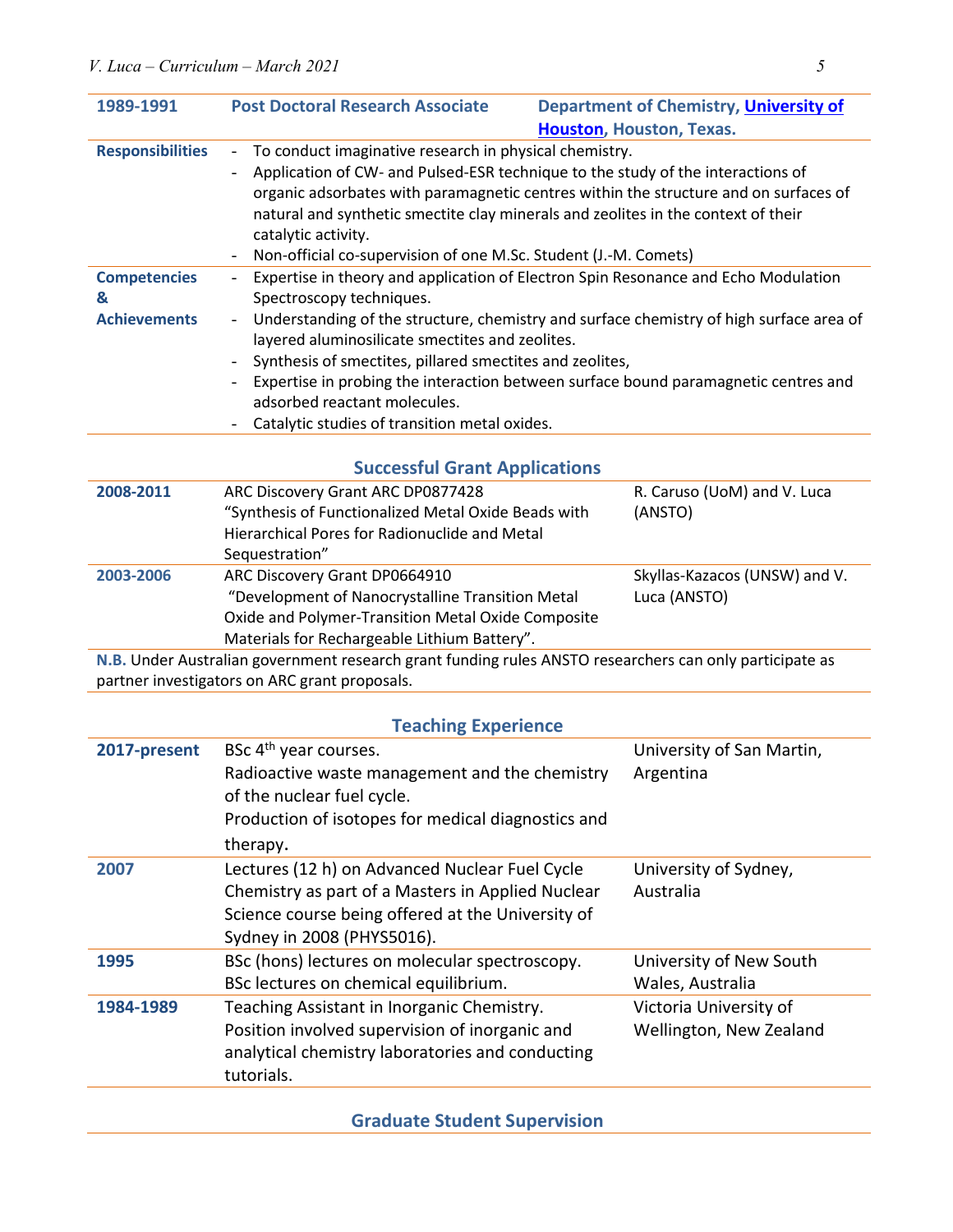#### Supervised or co-supervised 14 PhD and MSc students.

|                 | <b>Most Recent Training Courses Attended</b>                   |                          |
|-----------------|----------------------------------------------------------------|--------------------------|
| 21-25 Sep 2015  | IAEA-CNEA Workshop - Plasma Processing of Radioactive          | Bariloche, Argentina     |
|                 | Wastes: Process Engineering, Flue Gas and Solid Wastes         |                          |
| 5-9 Aug 2014    | Small-angle X-ray Scattering training course.                  | Bahia Blanca, Argentina. |
| 13-20 Sep 2013  | Argentine Radioprotection Society - Course on the              | Buenos Aires, Argentina  |
|                 | Radiological Protection of Class II and III Nuclear Fuel Cycle |                          |
|                 | Installations.                                                 |                          |
| 17-21 Sep 2012  | IAEA Workshop - Treatment and Conditioning of                  | Buenos Aires, Argentina  |
|                 | Radioactive Wastes. (Participant & Organizer).                 |                          |
| 17-19 Jun 2004  | Actinet Summer School - Thermodynamics and Kinetics of         | Avignon, France          |
|                 | Liquid-Liquid Extraction.                                      |                          |
| 12May-2Oct 2011 | Beninson Institute Course on the Methodology and               | Buenos Aires, Argentina  |
|                 | Application of Radionuclides.                                  |                          |

#### **Miscellaneous Professional Activities**

Reviewer of numerous different scientific journals including: *Chemistry of Materials, Journal of Materials Chemistry, Journal of Physical Chemistry, Microporous and Mesoporous Materials.*

Reviewer of Australian Sychrotron EXAFS beamtime proposals 2004-2009.

Contributor to IAEA programs INPRO and WIRAF

Seminar program organizer at ANU for the year 1993

| <b>Referees</b>                                                 |                       |                                                              |  |
|-----------------------------------------------------------------|-----------------------|--------------------------------------------------------------|--|
| <b>Professor</b>                                                | John Bartlett         | Executive Dean, Faculty of Science, Health, Education and    |  |
|                                                                 |                       | Engineering, University of the Sunshine Coast, Australia     |  |
|                                                                 |                       | Tel: +61 7 5430 2888                                         |  |
|                                                                 |                       | e-mail: JBartlett@usc.edu.au                                 |  |
| <b>Professor</b>                                                | Maria Skyllas-Kazacos | Department of Chemical Engineering and Industrial Chemistry, |  |
| (Emeritus)                                                      |                       | University of New South Wales, Sydney 2052, Australia.       |  |
|                                                                 |                       | Tel. 61-2-9385 4335                                          |  |
|                                                                 |                       | Mobile: 0408 204 589                                         |  |
|                                                                 |                       | e-mail: m.kazacos@unsw.edu.au                                |  |
| <b>Doctor</b>                                                   | <b>Richard Shaw</b>   | Director of Metallurgy (Consulting) Gold Corp                |  |
|                                                                 |                       | Technical Director & Cofounder of Fenix Hydromet             |  |
|                                                                 |                       | Director of InCoR Technologies                               |  |
|                                                                 |                       | 1183 Blythe Road, RD 3                                       |  |
|                                                                 |                       | Cheviot, Canterbury 7383                                     |  |
|                                                                 |                       | New Zealand                                                  |  |
|                                                                 |                       | Richard.Shaw@goldcorp.com                                    |  |
|                                                                 |                       | drichard.shaw@gmail.com                                      |  |
|                                                                 |                       | rshaw@fenixhydromet.com                                      |  |
| <b>N.B.</b> Please consult with me prior to contacting referees |                       |                                                              |  |

| <b>Most Recent Selected Conference Presentations</b> |                                                                                                                |                   |  |
|------------------------------------------------------|----------------------------------------------------------------------------------------------------------------|-------------------|--|
| Nov-2017                                             | Materials Research Society "Scientific Basis for<br>Nuclear Waste Management, Sydney, Australia."<br>(Invited) | Sydney, Australia |  |